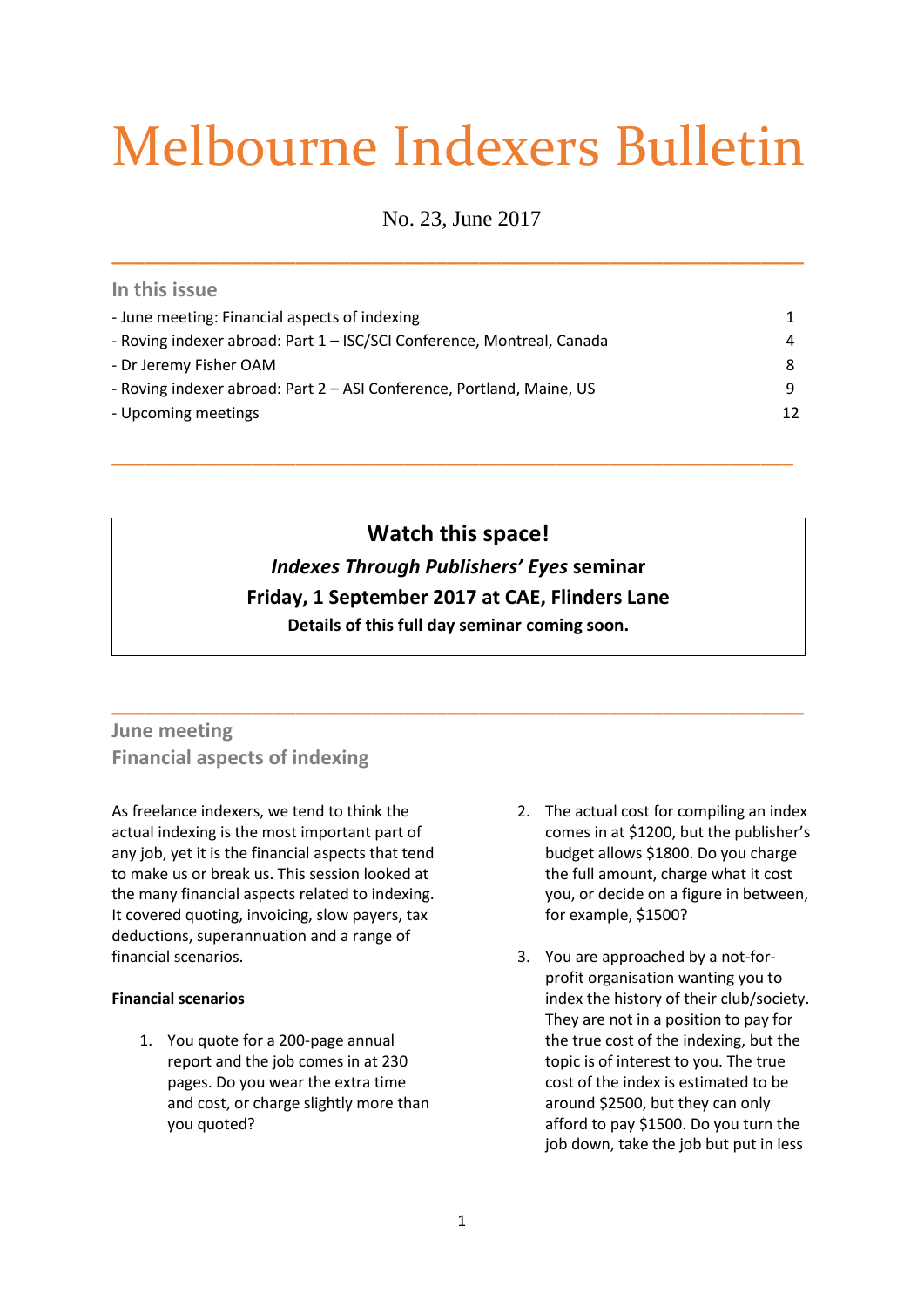detail and effort, or index with the full level of detail and wear the cost?

- 4. You provide a quote of \$1000 for a job for which you have seen the PDF's, however the job takes substantially longer than you anticipated because the text is on a subject with which you are less familiar. As a result, the actual cost of the indexing comes in at \$1500. Can you or should you charge more than you quoted?
- 5. You provide a ballpark quote of \$1300 for a job for which you have not seen the pages, based purely on a telephone conversation with the editor. Once the PDF's arrive you realise some of your assumptions about the job were incorrect, so that the true cost of the job will be \$1600. Can you charge the higher amount?
- 6. Your quote of \$2200 for indexing an academic work has been accepted by the editor. A week after commencing the indexing you receive an email saying that the pages for three of the early chapters have been substantially restructured and replacement pages will be sent. Although most of the index terms are still valid, the page numbers will have changed completely, meaning the replacement pages will need to be reindexed. The cost of reindexing the three chapters is \$500. Can you or should you charge for the extra work involved?
- 7. Your quote of \$500 to index a relatively simple trade title has been accepted by the editor. A couple of days before the job is due to arrive. you receive an email saying that the publisher has decided not to go with an index. Can you claim any compensation for loss of income?

## **Quoting**

- Indexers tend to use either the per page rate method or hourly rate method for working out their quote. Either method is fine. With the per page rate method figures of between \$2.50 per indexable page for a very simple text up to \$10.00 per indexable page for difficult scholarly/academic texts are being quoted.
- The current ANZSI recommended rate is \$65/hour. Some indexers charge this rate, while others charge above or below this rate.
- Some indexers will vary their rate depending on the material being indexed. Trade titles or primary school texts, for example, may be charged at a lower rate than academic texts.

# **Invoicing**

- Working as an indexer having an ABN (Australian Business Number) is essential. Whether you register and charge for GST is personal preference. If your annual income is above \$75,000 you must charge GST, but below that figure it is optional. Your ABN should be printed on your letterhead.
- Some indexers include terms on their invoices, e.g. nett 14 or 30 days. However, whether it makes any difference to how quickly you get paid is debatable.
- Remember to include banking details (BSB number) and account number on your invoices so funds can be deposited directly to your bank account.
- When you decide to send the invoice is personal choice. Some indexers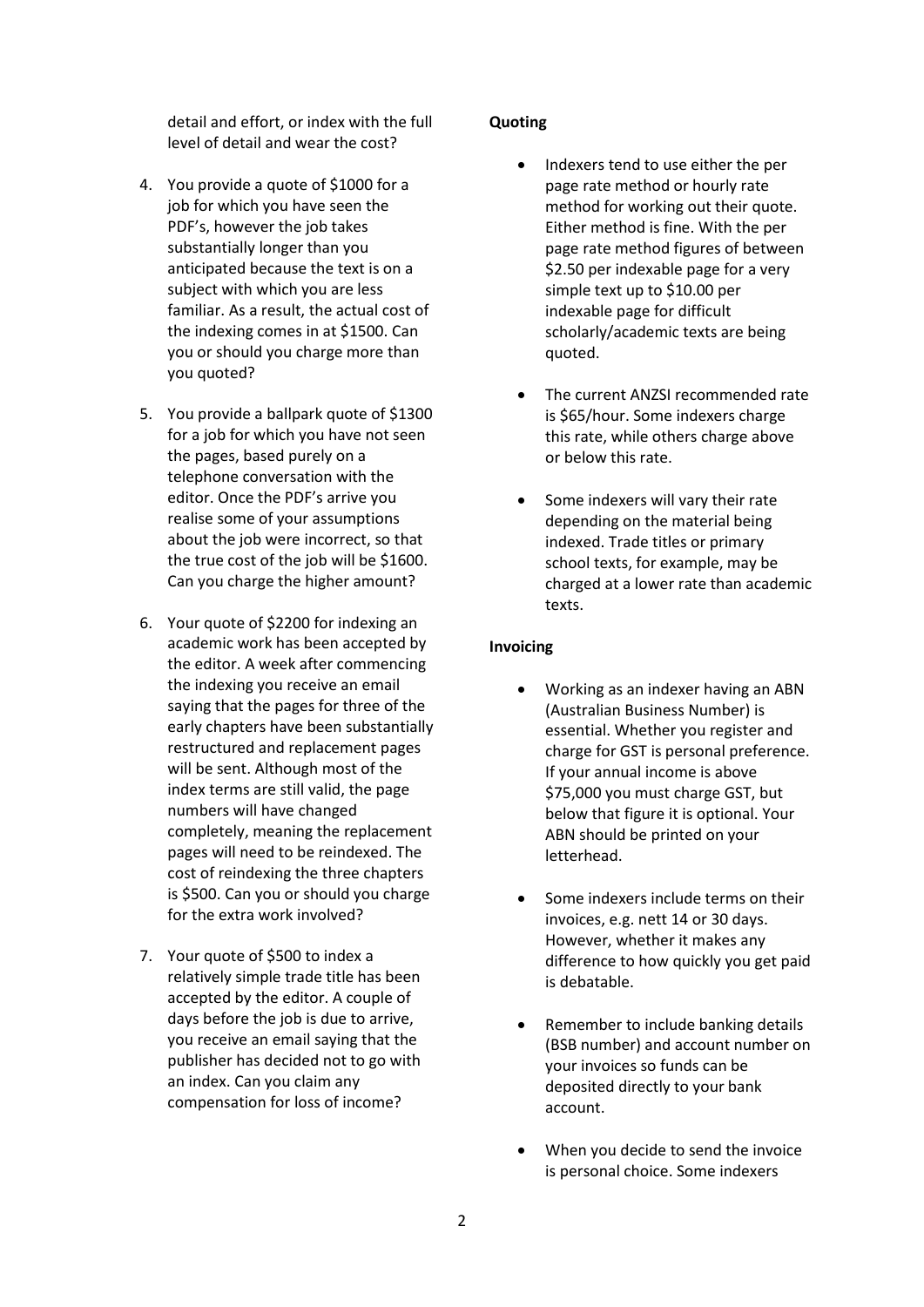send their invoices at the same time as they send in the index, while others wait for up to a day or so before sending the invoice. The most important thing is to remember to send it, and not forget.

• How you decide to keep your invoice records and receipts is personal choice. You can either use an Excel spreadsheet to record invoice details, or use one of the smaller accounting packages available. It doesn't matter which system you use as long as you can quickly ascertain if a given job has been paid, and the records can be easily transferred/extracted at tax time.

#### **Slow payers**

Being freelancers, we have all experienced slow payers. However, what approaches are best for recouping your money.

- 1. Make sure you actually produced the invoice and sent it to the editor or author concerned. The invoice date will most likely be very close to the sent date, so check your email around then to ensure it was sent.
- 2. Check with the accounts payable section of the organisation you are dealing with to see if they have received the invoice from the editor. Invoices between the editor and accounts department can get lost.
- 3. If the accounts department have received your invoice, but it is waiting for the next payment run, they will be able to tell you when payment will occur. Payment frequency at organisations varies enormously.
- 4. If the accounts department have not received your invoice, they will usually ask you to send the invoice directly to them. Once they receive your invoice, they will most likely seek

confirmation from the editor concerned that the work has been completed satisfactorily.

- 5. If payment is still not forthcoming, you can always refuse to do any further work for the publisher until the earlier invoices are paid. Whether this is an effective strategy I am not sure, as you might be limiting an income stream.
- 6. Debt collection agencies can be used, but you will lose a percentage of the invoice amount in collection agency fees.

**Tax deductions** (this list is not exhaustive and does not constitute taxation advice)

- Membership fees
- Professional library books and subscriptions
- Conference fees/conference travel and accommodation
- Professional development
- Computer equipment/software
- Website
- Printer/printer supplies
- Telephone and internet expenses
- **Stationery**
- Office furniture
- Advertising
- Business name registration
- Tax agent/accountant fees (if used)

#### **Superannuation**

As a freelancer, you have no employer making superannuation contributions on your behalf, so it is your responsibility to contribute to a superannuation fund. This can be one of the industry super funds, possibly the one contributions were made to when you were employed in-house. Alternatively, you can set up your own Self-Managed Super Fund. I would strongly suggest getting some financial advice however, before making any decisions in this regard.

#### *Max McMaster*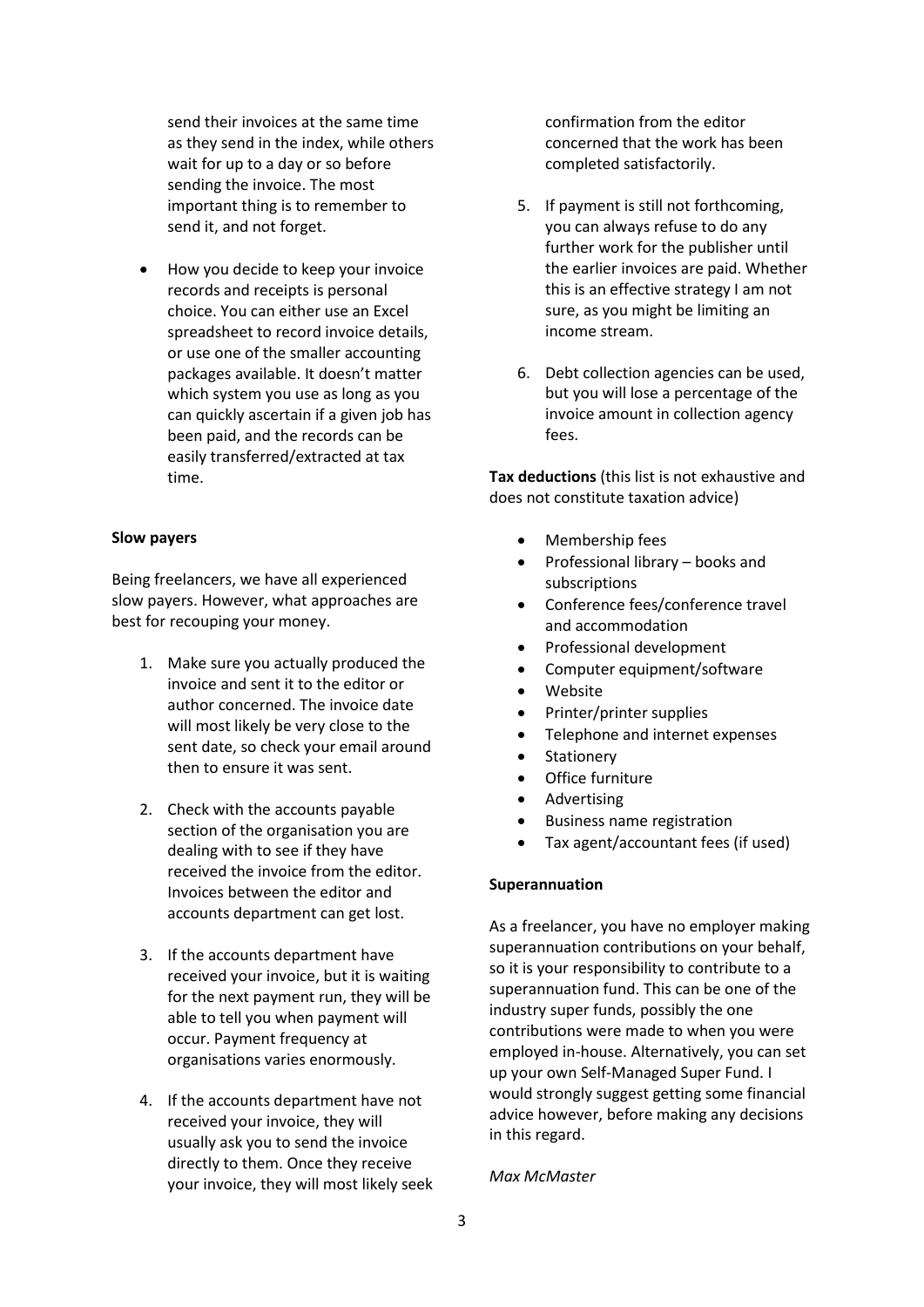# **Roving indexer abroad**

As part of my annual holiday I decided to attend indexing conferences in Canada, the US and the UK. My notes from the Canadian and US conferences are included in this issue, while notes from the SI conference and *Book Index* symposium held at Oxford will be published next month.

**\_\_\_\_\_\_\_\_\_\_\_\_\_\_\_\_\_\_\_\_\_\_\_\_\_\_\_\_\_\_\_\_\_\_\_\_\_\_\_\_\_\_\_\_\_\_\_\_\_\_\_\_\_\_\_\_\_\_\_\_\_\_\_\_**

# **Part 1: ISC/SCI Conference, Montreal, Canada, 2–3 June 2017**



Bon jour from Montreal. About 50 indexers assembled in Montreal for the ISC/SCI conference. This included representatives from the US, UK, China, and Australia (Alan Walker and myself), as well as several new to indexing who had just completed indexing courses. This was a special conference for the Canadians as it marked their  $40<sup>th</sup>$  anniversary. It also happens that Montreal is celebrating 375 years.

The conference began in a leisurely way on Thursday afternoon with an informal meeting of ICRIS. This is an opportunity for societies to share their news and discuss issues. Unfortunately ANZSI Council did not brief Alan Walker, as their representative, for ANZSI news, even though he had requested it. Following the success of SI's National Indexing Day there is a possibility that there will be an International Indexing Day. The various societies are being asked to consider this.

This meeting was then followed by a meal in the old quarter of Montreal with any attendees in town welcome to attend. Several of us walked back to our hotels and noticed the city hall bathed in green light for the Paris climate pact.

The indexing conference was held at the Novotel Hotel and began with light breakfast. The following are my notes from the various sessions.

## **Case study of a bilingual, multi-volume, team-based indexing project**

The project was indexing the papers from the Truth and Reconciliation Commission of Canada (TRC). I heard about this project at the ASI Conference in Chicago last year, but it is such an amazing project on all levels it was worth hearing about again. In Canada Indigenous children were removed from their homes and placed in residential schools with the idea of assimilation. As you can imagine there are some horrific stories associated with punishment of the children, those who tried to return home, those who died and those who survived. These stories were collected by the Commission over a five-and-a-half year period and published in six volumes. There were about 2 million words and the resulting publications weighed 20 pounds! It was published in English and translated into French. A team of three indexers worked on the English edition and three indexers worked on the French edition. As with any large project some general decisions had to be made about what would be indexed and how to handle variations. Standardising the school names was a big task as they were referred to in many different ways. They eventually agreed on a format, which they explained in the head note. They decided that all names would be indexed. This meant glosses were frequently added to assist with identifying people as best they could. Full details of the project are given in the article by Mary Newbury et al listed below.

Adding to the complexity of the task were the emotions evoked by the text itself. This is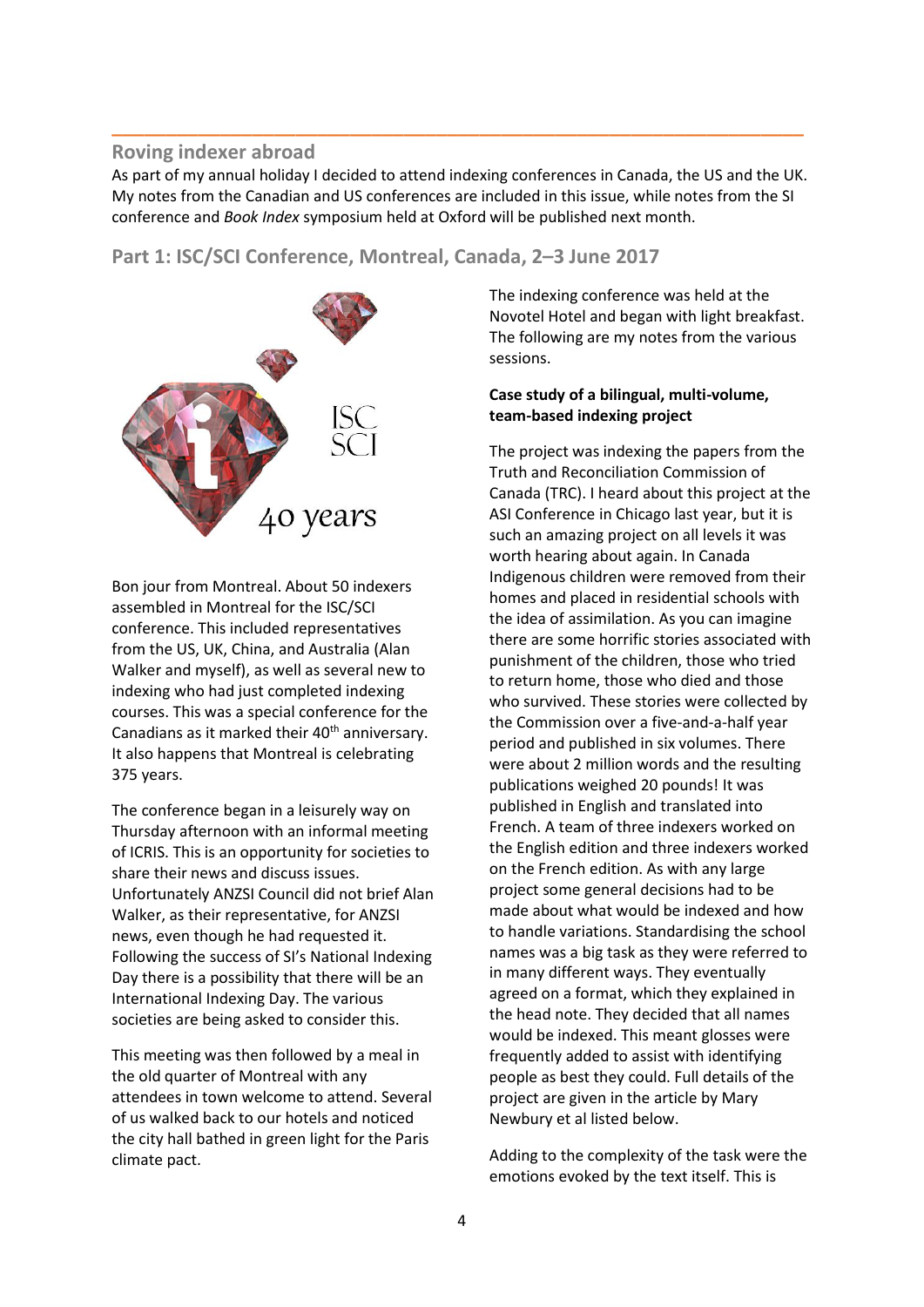where the team was able to provide support to each other. The emotional aspects of indexing this type of material was also discussed by Stephen Ullstrom in the next part of the session.

Another view of the project was given by Ryan Van Huijstee, the managing editor from McGill-Queens University Press. Ryan presented the details of how this massive publication was undertaken in only a few months. It was wonderful he was able to praise all the indexers in public to their peers. It was well deserved.

#### References:

The volumes and online indexes for the reports are a[t http://nctr.ca/reports.php](http://nctr.ca/reports.php)

Newbury, Mary et al. Canada's residential schools: indexing the Truth and Reconciliation Commission's 2015 Report. [The Indexer,](http://www.ingentaconnect.com/content/index/tiji) 2017;35(2):59-64.

Ullstrom, Stephen. Decolonizing the index. [The Indexer,](http://www.ingentaconnect.com/content/index/tiji) 2016;34(3):110-112.

# **More food for thought: grains and granularity**

Cookbook indexing was the focus of this presentation by Gillian Watts. This was an extension of her earlier paper from the Toronto conference in 2014 (see ref below). She highlighted how sometimes you need to spell out ingredients into specific types. For example potatoes split into mashed, waxy, all purpose, cooking. In encyclopaedia type cookbooks you may want to separate details of the herbs, for example, from the recipes. Another example is juice followed by juice (as ingredient).

If space allows, list content table headings with page ranges, but don't list recipes underneath. So have desserts 70–95.

Invert wacky titles such as Aunt Betty's cheesecake to cheesecake, Aunt Betty's.

In health type books with recipes consider the reader so you may have nausea, followed by

nausea, recipes for. Also highlight beneficial things like protein, recipes high in.

Tips to reduce the length included only listing titles of recipes under ingredient. List only significant variations such as pork or beef. Group ingredients with only a few subheadings into general groups such as nuts, leafy greens, dried fruit.

Consider tagging the recipes with (V) for vegetarian or (GF) for gluten free.

#### References:

Watts, Gillian. Food for thought: the expanding universe of cookbook indexing[. The](http://www.ingentaconnect.com/content/index/tiji)  [Indexer,](http://www.ingentaconnect.com/content/index/tiji) 2014;32(4):1C-5C

# [\(https://www.theindexer.org/files/32/cookbo](https://www.theindexer.org/files/32/cookbook-indexing.pdf) [ok-indexing.pdf\)](https://www.theindexer.org/files/32/cookbook-indexing.pdf)

#### **Developing a business strategy: a case study**

This session was presented by Sergey Lobachev who launched his indexing business in 2014. He explained the steps he took and the decisions he made in developing his business. The tips and hints he presented were very relevant to those new to indexing and carried more weight as he had learnt them recently. I don't think the presentation would have been as useful if a long-standing indexer had presented it.

The steps he went through were:

1. Know what you are Be accurate and honest in your experience and what you are able to do.

He showed an example of an indexer's entry on ASI's website where they had ticked every possible option in the hope they would be found with all possible searches. It showed how false and improbable the entry looked.

- 2. Know what you want Be realistic in how much money you want/need to make. What are your priorities? Remember to give yourself time off for vacation. Do you want weekends free? How long will you work for? Plan for retirement.
- 3. Know what you can do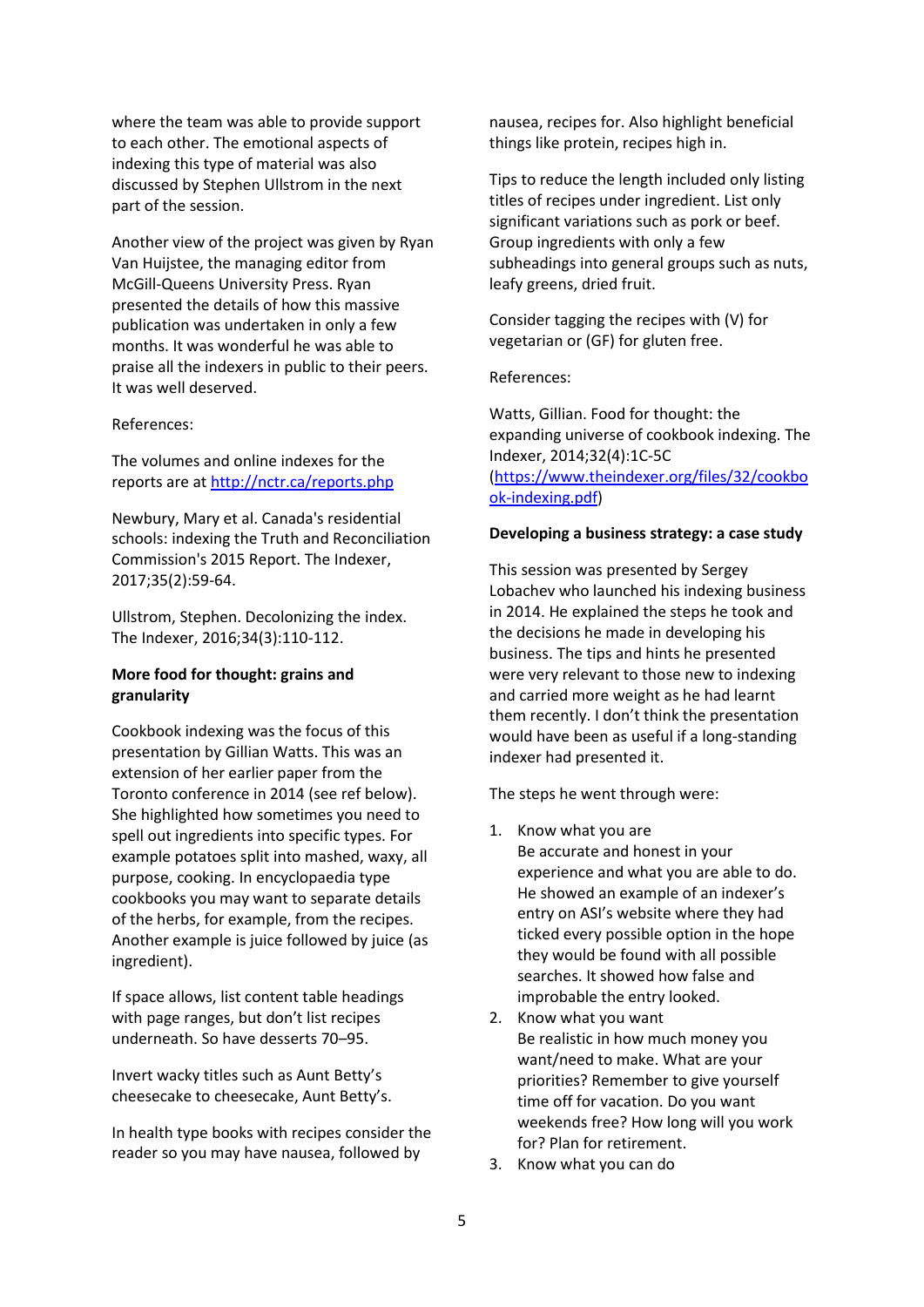Can you do embedded indexing? Don't try to index in a subject area you are unfamiliar with.

- 4. Do it!
- 5. Review after one year

He gave his formula for calculating his rate per page:

Rate =  $1.3 \times$  (\$ annual income) / (pages per hour x hours indexing per day x 250 days)

250 days is the number of days he works per year. That is excluding weekends and holidays.

As he pointed out the business strategy you develop will depend on your stage in your career. For example, you may be developing a launch strategy, a growth strategy, a strategy for professional diversification, or an exit strategy.

# **IXMLembedder: a new tool for embedding index entries**

Dave Ream has developed this software package to assist with embedding indexes from CINDEX or Sky Index into Word or InDesign. Further information can be found here [http://www.levtechinc.com/publishing](http://www.levtechinc.com/publishing-indexing-products/utilities/IXMLembedder.asp)[indexing-](http://www.levtechinc.com/publishing-indexing-products/utilities/IXMLembedder.asp)

[products/utilities/IXMLembedder.asp](http://www.levtechinc.com/publishing-indexing-products/utilities/IXMLembedder.asp)

#### **Banquet and awards**

The banquet was held in the hotel. During the meal Christine Jacobs gave a brief history of ISC/SCI and key achievements. One important aspect was the key part they played to enable the formation of ICRIS.

Tamarack Award, to recognize members who go 'above and beyond the call of duty' in their volunteer work for the Society was awarded to JoAnne Burek.

The Ewart-Daveluy Award, is presented 'to an individual who has created an index that demonstrates outstanding expertise, ability to analyze complex text and ability to design an index that significantly enhances reader use of the text.' The award went to Judy Dunlop for her index to Margaret Mackey's *One child*

*reading my auto-bibliography*. For a glimpse at the index visit Look Inside feature at [https://www.amazon.ca/One-Child-Reading-](https://www.amazon.ca/One-Child-Reading-My-Auto-Bibliography/dp/1772120391)[My-Auto-Bibliography/dp/1772120391](https://www.amazon.ca/One-Child-Reading-My-Auto-Bibliography/dp/1772120391)

# **Seven types of specificity: the history of alphabetico-specific indexing**

Alan Walker examined the history of alphabetico-specific indexing from about 1824. The seven aspects are title word indexing with examples such as those suggested by Crestaboro in the *Index to the British Catalogue of Books*, to KWIC indexes. Cutter's *Rules* were published in 1876, and formed the second example.

The tradition of back of book indexing came third with Wheatley's *What is an index?*

Dictionary catalogue tradition is described by American Library Association's subject headings and Library of Congress Subject Headings.

Dewey's *Decimal Classification* was published the same year as Cutter's *Rules* and is a key type of classified catalogue.

Thesaurus standards appeared in 1986 with the *Guidelines for the establishment and development of monolingual thesauri*.

Finally there are the more modern back-ofbook indexing books, e.g. Knight's *Indexing, the art of* and Wellish's *Indexing from A to Z.*

Each of these types of specificity has its uses and followers and sometimes the different schools of thought do not agree. Particularly the alphabetical versus classified debate.

Alan will be writing this paper up for *The Indexer* after he has presented it at the ANZSI seminar in the Southern Highlands.

#### **Indexing for our users, not ourselves**

Valerie Nesset gave this presentation on users. She pointed out there are different types of users. End users, systems users and information professionals who facilitate endusers information. While we need to think about users, we are not 'typical users', as we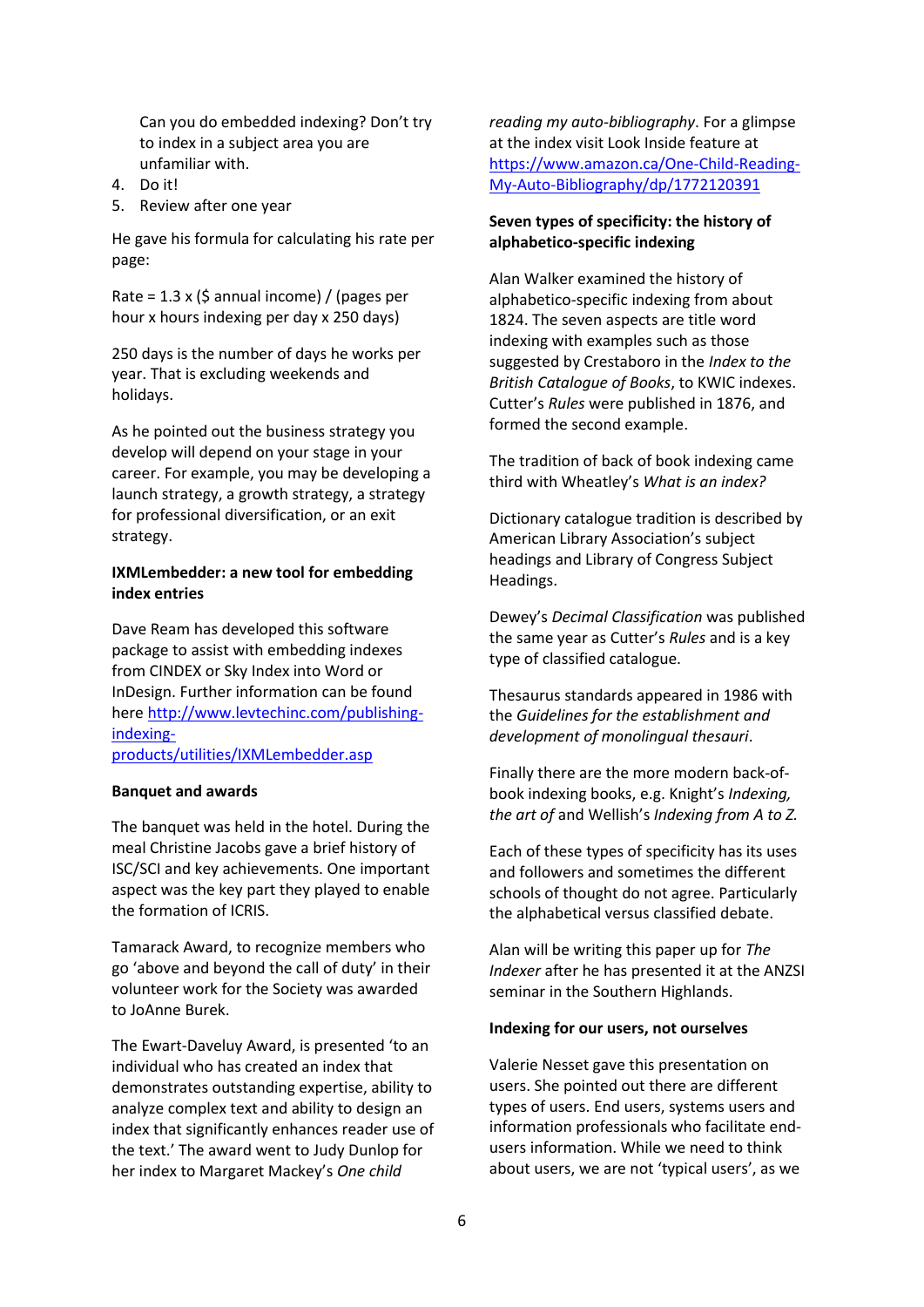know the tricks. Usability can be aided by navigation, visual clues and terminology.

Working with young children Valerie had some examples of the difference between a webpage designed by adults for children and one where the design was strongly influenced by children. This is the adult page [http://en.childrenslibrary.org/.](http://en.childrenslibrary.org/) The child designed page with buttons for book cover colours is at [http://www.childrenslibrary.org/icdl/SimpleS](http://www.childrenslibrary.org/icdl/SimpleSearchCategory?ilang=English)

[earchCategory?ilang=English.](http://www.childrenslibrary.org/icdl/SimpleSearchCategory?ilang=English) Note the use of visual clues.

# **Size does matter: fitting the index to the pages**

Heather Ebbs approached this topic from the practical side of how to determine if your index will fit in the space available. As she explained for many jobs you are given an indication of the number of pages available for the index, but will your index fit into that space?

She started by explaining how books are composed of signatures made up of pages in multiples of four. Typically 8, 16 or 32 pages. The number of signatures in the books is often the reason there isn't much space available for the index. It is expensive to have a signature comprised of only a few pages of text and all the rest blank.

While Heather recommends you send your index in manuscript form (unformatted), she suggests you experiment with formatting your index to see if it will fit in the space allocated. Examine the PDF provided to get an idea of the size of a typical printed page, margin widths and approximate number of lines per page. Open your index in Word and change the font to Garamond or Times New Roman and the font size to 10. Place in two columns. You may have to reduce the width between the columns. Is the indexing fitting in the number of pages? Reducing the font size to 9 may help. Another option that may be available to you is to use run-on-style.

#### **Thesaurus creation and indexing compared**

Heather Hedden gave a very useful comparison between the terminology and basics of thesaurus construction and indexing, both back-of-book and journal indexing. Some of the things highlighted include:

- Book indexes have entries. Thesauri have terms.
- Book indexes have cross-references. Thesauri have relationships.
- Content is connected by page numbers in book indexes, but with references or links in thesauri.
- Book indexes have subheadings. Thesauri do not as based on relationships such as broader or narrower terms.
- No double posting in thesauri. Terms are listed as non-preferred with pointers to preferred terms.
- Indexer is in control of headings to use, while a adding a new term to a thesaurus may require editorial decisions. There is typically greater detailed subject analysis in an index, while a thesaurus will be broader.
- See also terms can be two-way but not always. Related terms in thesauri are always bi-directional.

#### References:

Hedden, Heather. The accidental taxonomist. 2 nd edition, Medford, NJ: Information Today, 2016.

#### **Getting the most out of your indexing software: ask the experts**

The three key indexing software packages were briefly discussed.

Frances Lennie explained her Tips and tricks topics and these will all be available on her new website shortly.

Gale Rhoades had asked some new and experienced indexers for their key features in Macrex.

Judi Gibbs showed what version 7 of Sky Index looks like and briefly explained a few changes in version 8, which has just been released.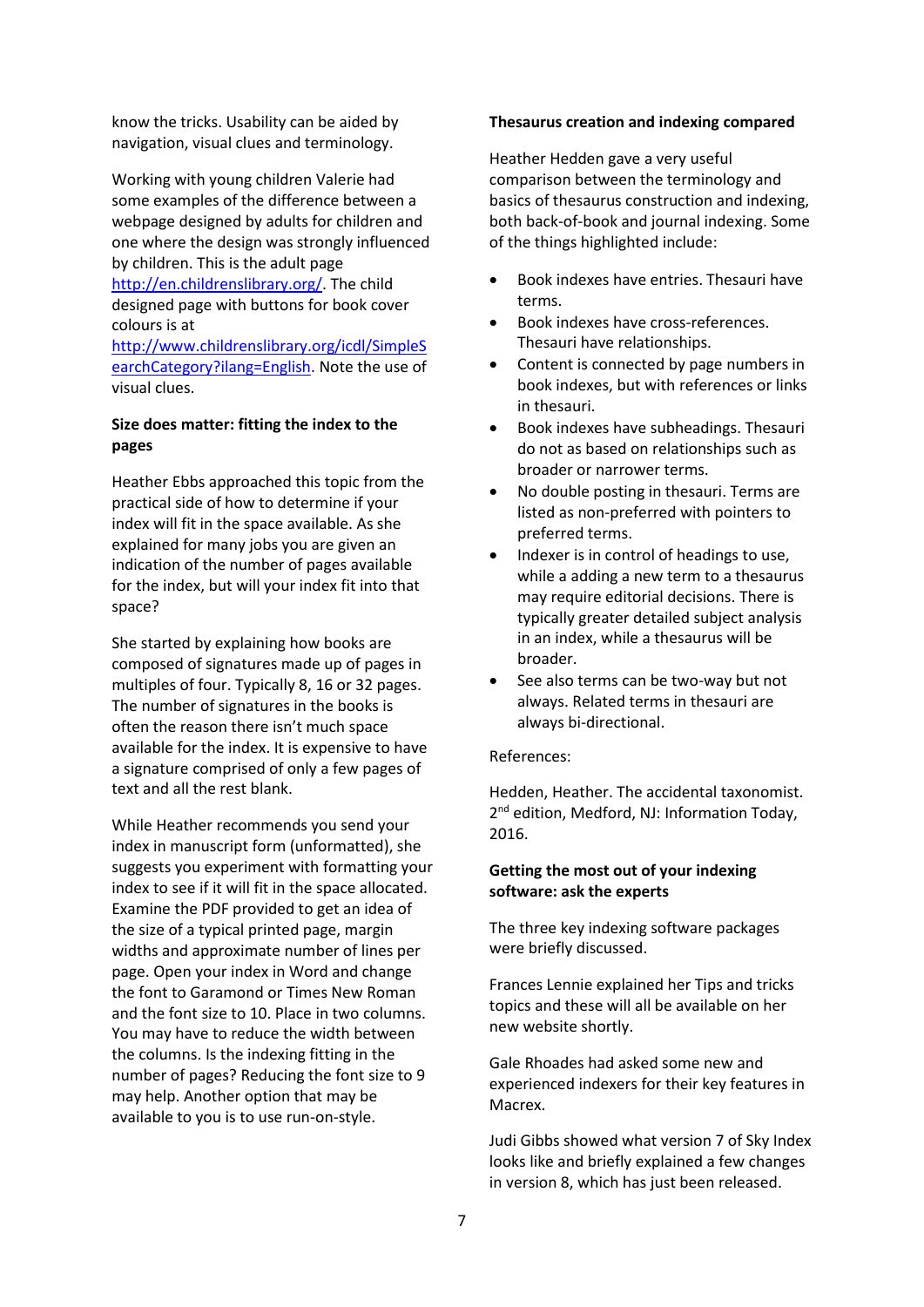# **Term selection for indexing efficiency**

In the final session Kate Mertes discussed some very useful tips on term selection

- 1. Writing an abstract about the books help you think about appropriate metatopic terms.
- 2. Remember the audience of the book. While the book may be on termination of employment don't forget an entry for firing. The wider spread the audience the more cross-references you will need.
- 3. Use the language of the book and add appropriate terms for the audiences. For example, book refers to sofas, add couches.
- 4. Clumping or splitting are two different tendencies. If you find you are getting frustrated splitting say farms, farmers and farming, clump them together. Or split when clumping gets too complicated.
- 5. Space considerations. Determine what not to index and the priorities. Make sure you are able to explain the choice. Sticking to metatopic will help here.
- 6. Cross-references can be common across books, so develop lists if you are finding you are using similar ones. Readers will look up the metatopic and will be expected to be pointed to somewhere.
- 7. Narrow down topics to precise terms. Sometimes will need to put something down and let it percolate for a while until a better term comes to mind.
- 8. Sometimes terms can stand out in the index as being odd. Perhaps an entry for dogs in book on aged care. You may need to modify the heading to fit in better. Perhaps change to dogs in support of elderly.
- 9. Remember the re-reader audience. They will want to find something they read and are more likely to remember the quirky bits.
- 10. Sometimes the section headings are added later by the editor and they are not always placed in the best place. For example, the new topic is introduced before the heading, say the page before the section heading. Suggests keeping page numbers for section topic accurate so may have 213, 214–218.
- 11. Have important technical information about indexes for authors who are 'high level tinkers' and question things like why all the passing mentions are not listed.

# **Jigsaws and raffles**

Each person had 5 raffle tickets and these were drawn just before each session as a way to make sure you returned on time. The prizes had been donated by several people and included several ASI indexing titles, books from Chinese Society and the volumes from the Truth and Reconciliation Commission.

All sessions were held in the one large room and at the back a table was set up with a 1000 piece jigsaw puzzle. It was very popular and was finished by morning tea of day 2. Another 500 piece puzzle was finished just before the last session.

The conference had a very friendly atmosphere and I can highly recommend, if you are able to, you attend a Canadian conference. There was no announcement for the location of the 2018 conference.

*Mary Russell*

# **Dr Jeremy Fisher OAM**

Congratulations to Jeremy Fisher for being awarded a Medal of the Order of Australia for service to literature, to education, and to professional organisations.

**\_\_\_\_\_\_\_\_\_\_\_\_\_\_\_\_\_\_\_\_\_\_\_\_\_\_\_\_\_\_\_\_\_\_\_\_\_\_\_\_\_\_\_\_\_\_\_\_\_\_\_\_\_\_\_\_\_\_\_\_\_\_\_\_**

Jeremy is the first indexer to be recognised in the Queen's Birthday Honours List. In another first, he was awarded the inaugural AusSI Medal (now the John Simkin Medal) in 1985 for his index to the twelve-volume *Australian Encyclopaedia* (4th edition), published by the Grolier Society of Australia.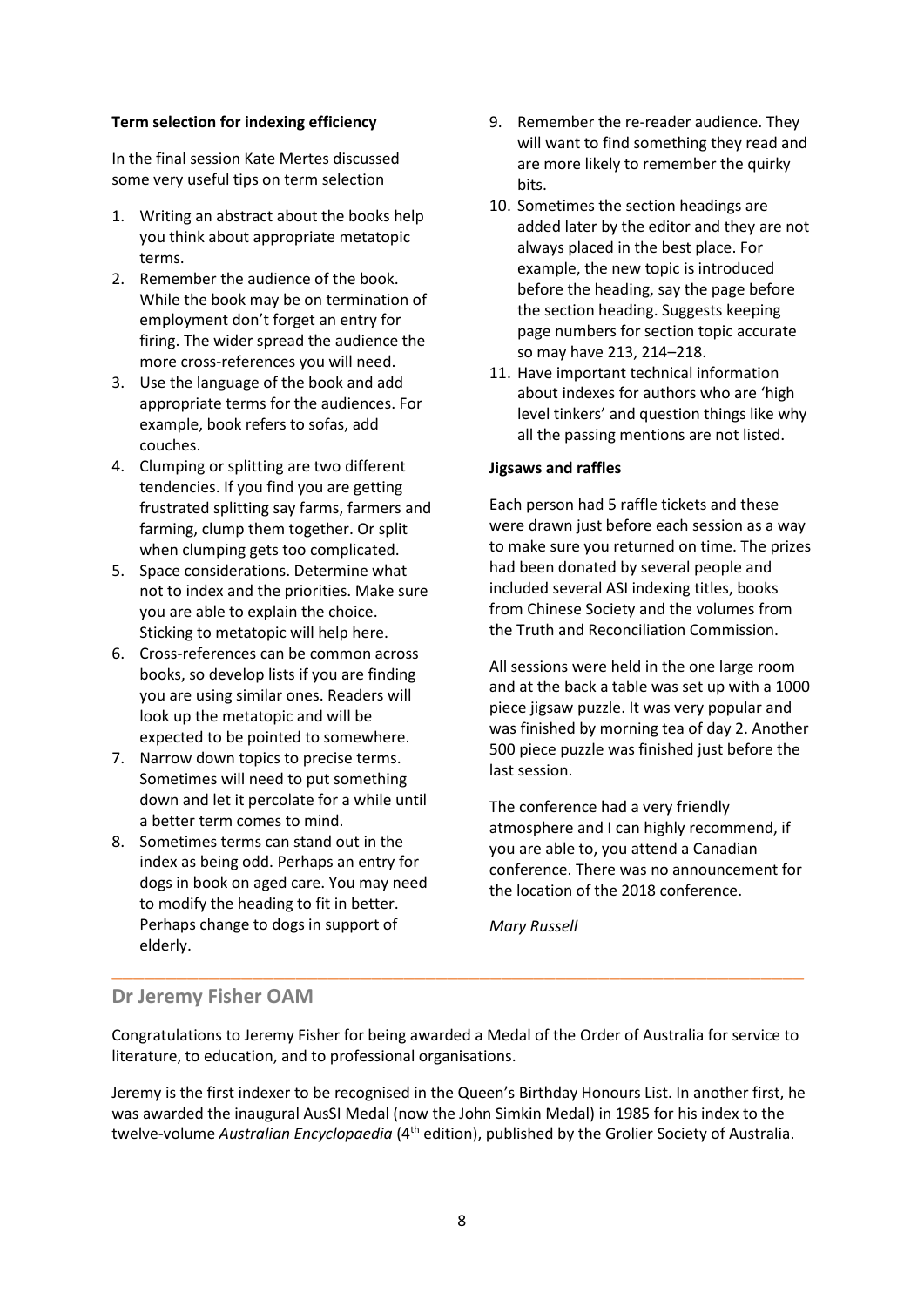# **Roving Indexer Abroad: Part 2 ASI Conference – Portland, Maine, 15–18 June 2017**

**\_\_\_\_\_\_\_\_\_\_\_\_\_\_\_\_\_\_\_\_\_\_\_\_\_\_\_\_\_\_\_\_\_\_\_\_\_\_\_\_\_\_\_\_\_\_\_\_\_\_\_\_\_\_\_\_\_\_\_\_\_\_\_\_**



*One of Portland's six lighthouses (Picture by Mary Russell)*

After spending some enjoyable time as a tourist in Canada, I headed to Portland, Maine for the American indexing conference. There were about 80 people at the conference. The format is a little different to the Canadian conference as they have several parallel sessions and some are like mini-workshops of two or three hours. There was a welcome reception on the Thursday night and an awards dinner on the Friday night. All events were held at the conference hotel.

Portland, Maine, not to be confused with Portland, Oregon, is about a two hours' drive north of Boston. It is a small town with an old cobbled port area. Lobsters and blueberries are local delicacies and much sampling was undertaken. There is also a focus on local crafts such as pottery and glass blowing. Somehow I managed not to sample those, but it was hard!

#### **Ready, aim, fire: indexing military history**

As Kendra Millis pointed out, US military histories can take many different forms from general overviews to very specific books focussing on one particular battle, to biographies on significant people. All have similar characteristics. She has a set of go-to subheadings she uses to help with consistency. For example, her list includes:

- strategy of
- troop movements and
- command of
- war preparations and
- recruitment of
- criticism of / praise of
- increased tension with
- boundary disputes with
- promotion of

Some of her other tips included:

- Rank don't include unless author/publisher insists. If so use highest rank attained or highest rank mentioned in book
- Battles invert headings. For example Gettysburg, battle of
- Forts don't invert. For example Fort William Henry
- Military unit names follow the text. File numbers as if spelt out. If lots of units double post as numbers at beginning of index.
- Ships USS and HMS are not in italics, but names of ships are. Invert names. For example *Constitution*, USS
- Treaties invert headings. For example Versailles, treaty of
- Biographies use usual biographical subheadings and glosses for relatives. This was covered later in a presentation by Connie Binder.

# **Production departments: who's who and how to work with them**

This session by Maya Bringe was a useful introduction into the workings of publishers and the various roles editors have. There is the editorial department that handles the initial contact with authors and determining if a book will be published. Production departments are in charge of all the production aspects of the book and it is often managing editors in this area that contact indexers. Sometimes this aspect of production and typesetting are done by outside 'vendors'. Packagers typically manage the whole book process and sell completed books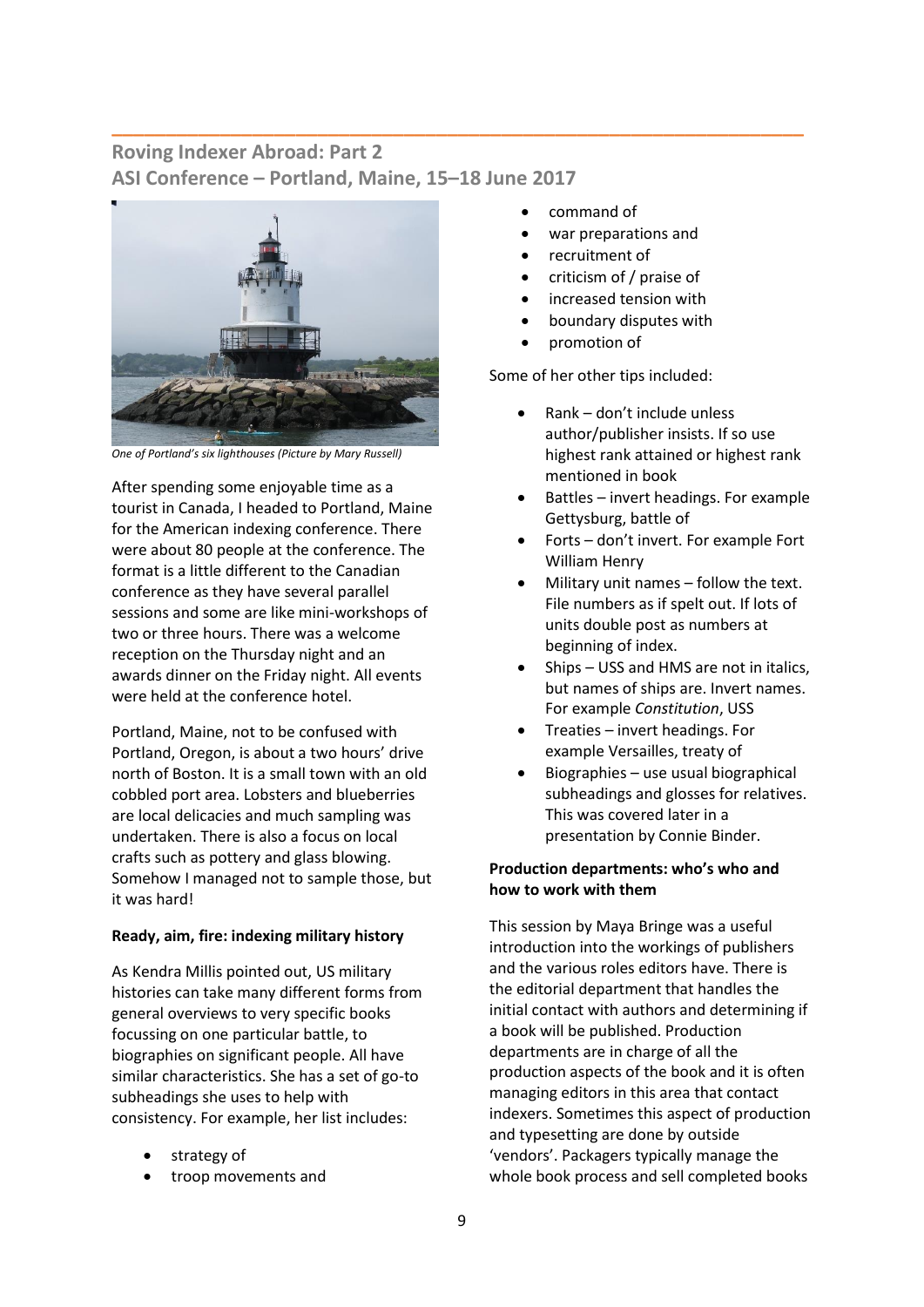to publishers. Pre-press production firms are more common and just handle the production aspects of the book, including dealing with the indexer. She then went on to give tips on who to market to within firms and pointed out that general emails or letters to position titles, rather than specific people, is fine.

# **It's a wonderful life: indexing biographies and memoirs**

Connie Binder gave a good overview on indexing biographies. While a luxury, sometimes it is useful to read the biography through to understand what topics are important and to get to know who the key people are.

Occasionally it is appropriate to arrange subheadings in chronological order, but Connie prefers not to.

Use last name of person in subheadings or initials to help save space, making sure the use of abbreviations is explained in the index introduction.

Adding relationship qualifiers, such as mother or father, are useful as often only the word mother appears on the page not Margaret Smith.

Hopefully family trees are provided, otherwise you may need to rough one out. A tip was to write names on old business cards or adhesive notes, so you can shuffle names around easily before you write it out.

She also pointed out the importance of making your software assist you. For example, if you have heading Lawrence, Joseph William (father) give it the abbreviation dad and make the software expand the heading for you. While autocomplete is useful using abbreviations makes it faster, particularly if you have lots of names starting the same.

Another example is to tag headings you want to double post and do the double posting when you are near the end. This helps add to the accuracy of the index.

# **Metadata: creating and maintaining accessibility**

Amy Jerome and Sarah Krot work for Gale/Cengage on preparing the database entries of the various books and encyclopaedias they produce. The metadata terms they use for each entry are controlled by thesaurus. As always they ask, will the user be happy to be directed to this spot.

They spoke about machine-aided indexing (MAI) that is used for their newspapers and journal articles. As they pointed out the program needs to be educated sometimes as to appropriate headings to use. Classic case was references to the person Harvey Milk were given tags for dairy.

# **Beyond book indexing: using the skills you have to expand or change your business**

This was a panel session looking at how indexers used their skills to expand their business. Jan Wright explained a video indexing project she is working on. The videos are interviews with retired zoo administrators and the transcripts of their often 2 to 5 hours of interviews are being published together with an index to the video. Time codes are used instead of page numbers and there is no need to time ranges. Jan was not only preparing the indexes, but the whole book. With more funding various tasks have been delegated out and Jan now leads that aspect of the project with assistance.

Donna Shear spoke about combining indexing with editing and proofreading skills. She tested us out with a proofreading task.

Lisa De Boer spoke about her work as a database indexer for periodicals. She pointed out the differences between this and book indexing and explained creating abstracts.

## **Usability analysis in the indexing profession**

This was another panel session. First up was Chuck Knapp, from Bloomsburg BNA, who explained a small, but useful usability study he was involved in some years ago. Law students were asked to use one of their weekly law publications to answer several general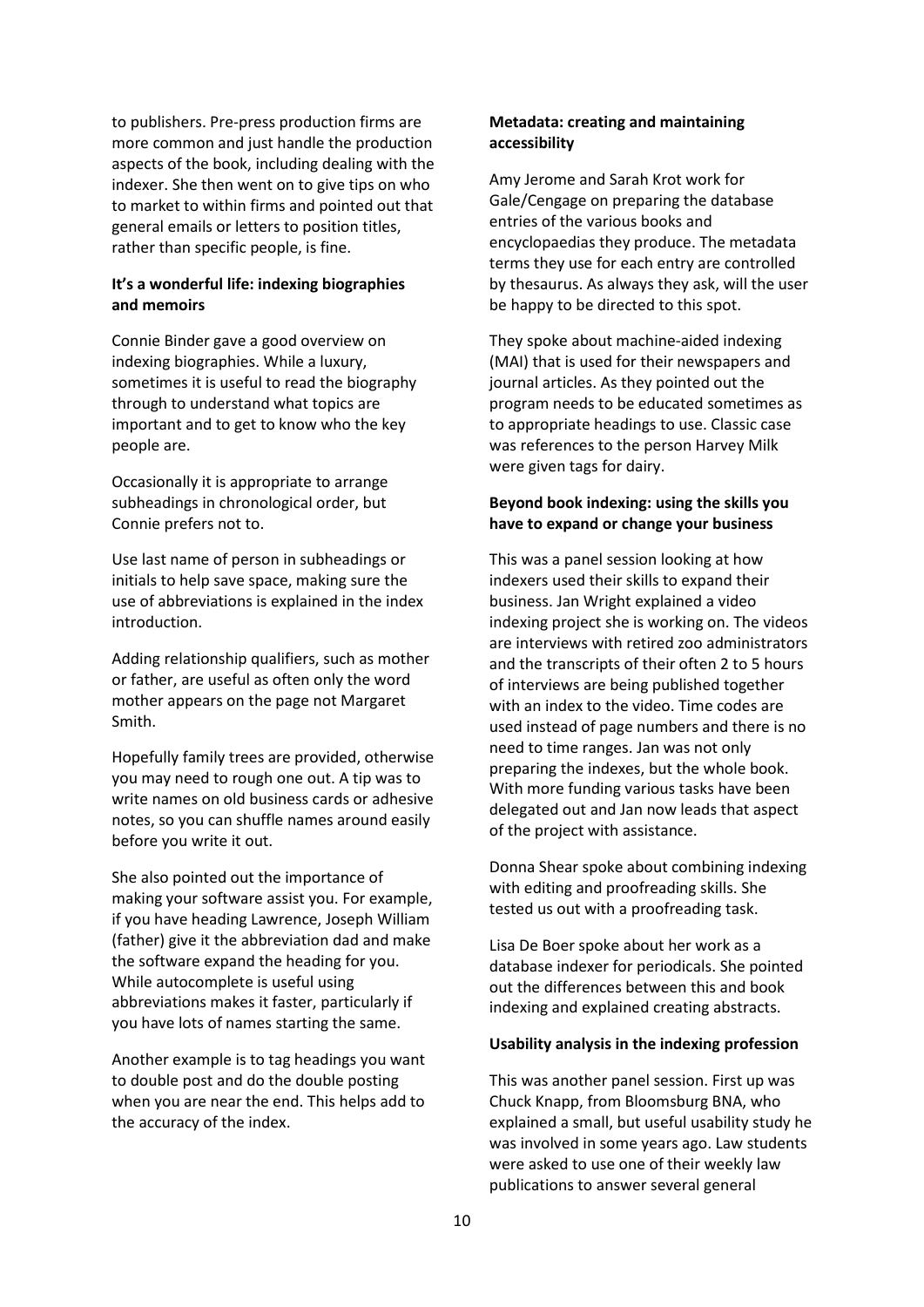questions. Initially they were left to find these themselves. In the second part they were encouraged to use the index. There were significant differences in speed and efficiency between the two methods. Fortunately the questions answered with the index were quicker.

Amy Jerome, from Gale/Cengage, spoke about the user tracking that is used for Gale Virtual Reference Library (GVRL) that is available in public libraries. It is really user analysis rather than usability as they are tracking how users navigate the system. Several of the items in GVRL are available in PDF form and include an index. However, it requires about six clicks to get to the index!

Paul Sweum works with government departments assisting them to prepare various reports as well as compiling indexes. He tries to encourage usability within these by encouraging glossaries and indexes. He had a wonderful example of a poorly set out index. Not only were subheadings not indented, illustrations were randomly placed within the index and the index was wrapped around them!

#### **Annals of indexing**

Mary Norris, the recently retired *New Yorker* comma queen (as she calls herself in her book title) gave a fascinating paper on her experiences of starting at the *New Yorker* in the library and the indexing that was done on each issue. Cards were created for each article for author, title and subjects. They also added abstracts. Writing abstracts for cartoons was fun.

Articles were carefully cut out and pasted into scrap books. Prolific authors had their own scrap book. While she moved to another department, she explained how each issue of *New Yorker* and the index cards were digitised and some of the issues they had to overcome. For example, standardising and modernising some of the terms used. One aspect of digitisation was that quirky article titles had to stop. Titles now reflect what the article actually is about. Some early articles were written anonymously, but actual author was

added to the card index. Should these be made public with digitisation? They decided yes. Similar decisions were made with authors writing under pseudonyms and nicknames.

As a nice touch she had her book and explained how she uses the index to find appropriate bits to read when speaking at different events. I liked her presentation and will chase up her book (*Between you and me: confessions of a comma queen*) to read.

In following up I discovered she has produced several mini-videos on grammar and these are available via this link

[http://video.newyorker.com/series/comma](http://video.newyorker.com/series/comma-queen)[queen](http://video.newyorker.com/series/comma-queen)

#### **Reusing an existing index**

After the recent Melbourne Indexers meeting discussing reusing an index I was interested to hear what Peter Rooney would say. He covered very similar ground, explaining when you might reuse the index, the importance of assessing if you want to reuse the index or start from scratch, and some of the issues involved with keeping track with changes made. He uses his own software to assist him with modifying the index, which he demonstrated.

#### **Working in Sky Index Pro: favourite things**

Anne Fifer and Kamm Schriener (via video link) did their best to get to demonstrate the new version of Sky Index to work for any length of time, but unfortunately it was continually dropping out. Still I managed to pick up a few new things available in the new version that confirm I will be upgrading.

#### **Awards**

ASI has the Order of the Kohlrabi to acknowledge those who have volunteered their time to the organisation at all levels. Each recipient is presented with a pin. I am not sure how many were awarded but it was at least 15. The winners were taken into the corridor for a photo. There was an interesting moment as those left in the room considered what they had missed out on and perhaps